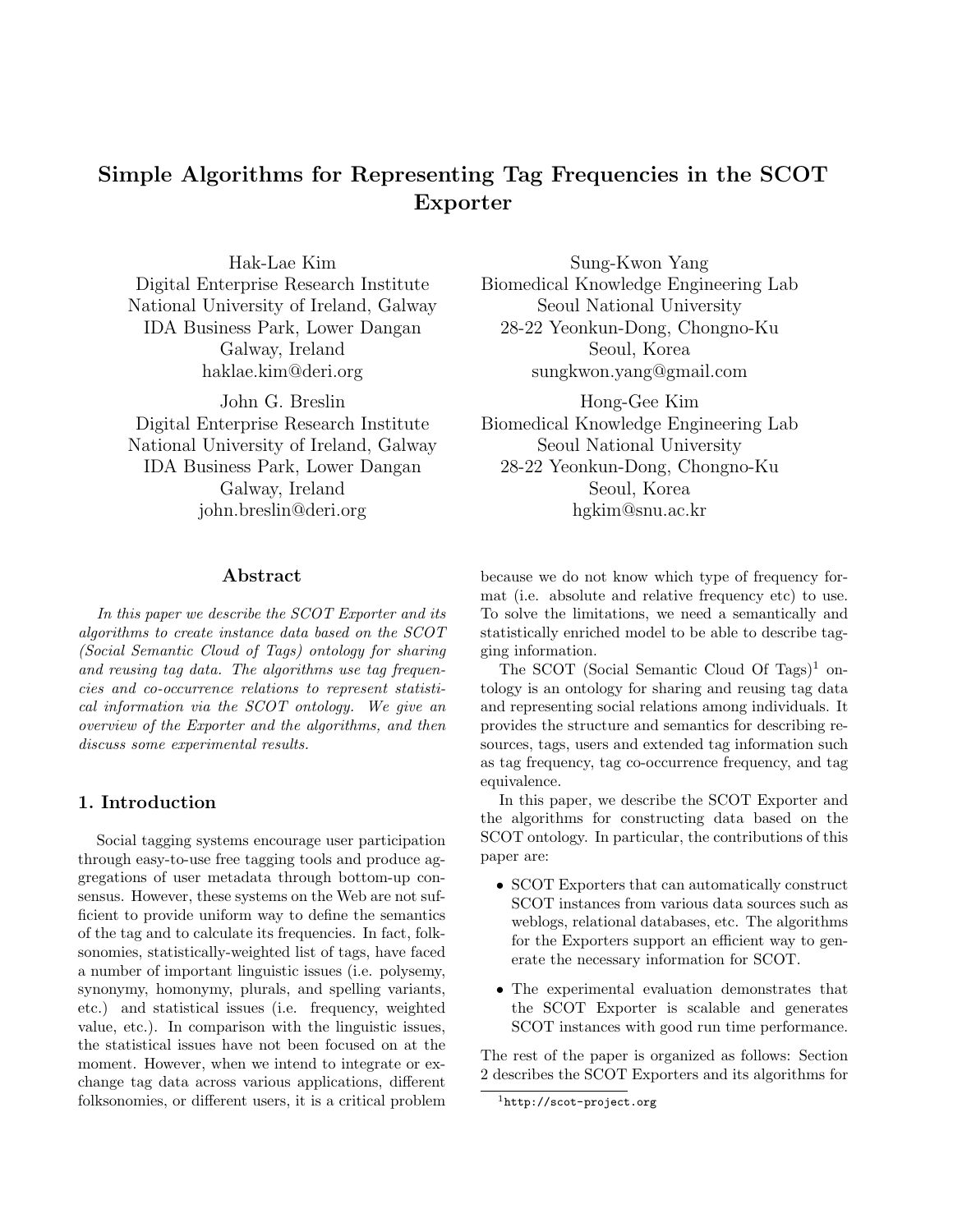constructing tags and their co-occurrences. Section 3 describes the experimental setting and results. Section 4 discusses related work and Section 5 concludes the paper.

# 2. SCOT Exporter

We describe how data using the SCOT ontology can be automatically generated from both client-side weblog engines and databases. Two types of exporters for creating the SCOT ontology are as follows:

- Exporter for the WordPress<sup>2</sup>. This allows the production of SCOT ontology from a blog. Its design is based on the assumption that categories in WordPress are used as tags. This plugin is activated in the plugin menu on the WordPress administration panel and it requires no user configuration in order to work. The ontology created by the plugin can be found at http://yourhost/scot/scot.rdf.
- Exporter for database. This aims to create the SCOT ontology data from a large number of RSS feeds in a DBMS. This type of data set consists of multiple users from various blog systems, so it creates the ontology data per each individual user.

Both types of the exporters have almost the same functionalities that basically create user profiles such as name, blog name, blog url etc. and extended tag information such as name, frequency, co-occurrence, hierarchy between tags, equivalence of tags etc.

# 2.1. Tag Frequency Computation Algorithm

A tag has a weighted frequency that is associated with or assigned to certain items. The frequency of an individual tag would reflect how popular it is.

Frequencies can be expressed as absolute frequencies or relative frequencies [4]. The absolute frequencies are raw observations, that have not been normalized with respect to the base rates of the event in question. When we speak about the frequency of tags it usually means the absolute frequency format. At the same time, the 'relative frequency' means a frequency that is expressed in relation to a sample size or rate. This format is used to compare the occurrence of objects in two or more groups. Accordingly, this format is used in tag clouds where the size of each tag represents the proportion of the tags. Simply stated, an absolute

frequency, the actual number of frequency, tells us how a frequently tag is used in a give domain while a relative frequency of each tag means its proportion in the total tag occurrence.

In SCOT, this information is represented by the scot:ownAFrequency and scot:ownRFrequency properties which are subproperties of scot:AFrequency and  $\texttt{scot:RFrequency}\$  respectively<sup>3</sup>. We use the Tag Frequency Computation (see Algorithm 1) to calculate the frequency of each tag.

| Algorithm 1 Tag Frequency Computation                      |
|------------------------------------------------------------|
| <b>Require:</b> tagList is a list of tags                  |
| var tagList $\leftarrow$ empty list                        |
| var totalTagFrequency $\leftarrow 0$                       |
| for all item $\in$ getUserItemList( <i>user</i> ) do       |
| for all tag $\in$ getItemTagList( <i>item</i> ) do         |
| if $tagList.exit(tag)$ then                                |
| $tag.AFrequency \leftarrow tag.AFrequency + 1$             |
| else                                                       |
| tagList.add(taq)                                           |
| end if                                                     |
| $totalTagFrequency \leftarrow totalTagFrequency + 1$       |
| end for                                                    |
| end for                                                    |
| for all tag $\in$ tagList do                               |
| $tag. RFrequency \leftarrow tag. AFrequency / totalTagFre$ |
| quency                                                     |
| end for                                                    |

Several functions are assumed: getUserItem- $List(user)$  returns the item lists for the user from the data source. getItemTagList(item) gets the tag lists for the given item.  $tagList. exist(tag)$  returns true if the tag exists in the tagList.  $tagList.add(tag)$  inserts the tag into the tagList.

### 2.2. Co-occurrence Frequency Computation Algorithm

People are inclined to generate one more tags when they tag in resources. The meaning of the tag becomes more specific when the tag is combined with a set of tags. To simply define the term cooccurrence: if an item contains both the tags semanticweb and blog, these two tags are said to co-occur or have a first order co-occurrence. It can play an important role to reduce 'tag ambigu $ity'$  in tagging systems. scot:cooccurAFrequency

<sup>2</sup>http://scot-project.org/?page\_id=12

<sup>3</sup>The former is intended to describe the absolute format and the purpose of the latter is to represent the relative format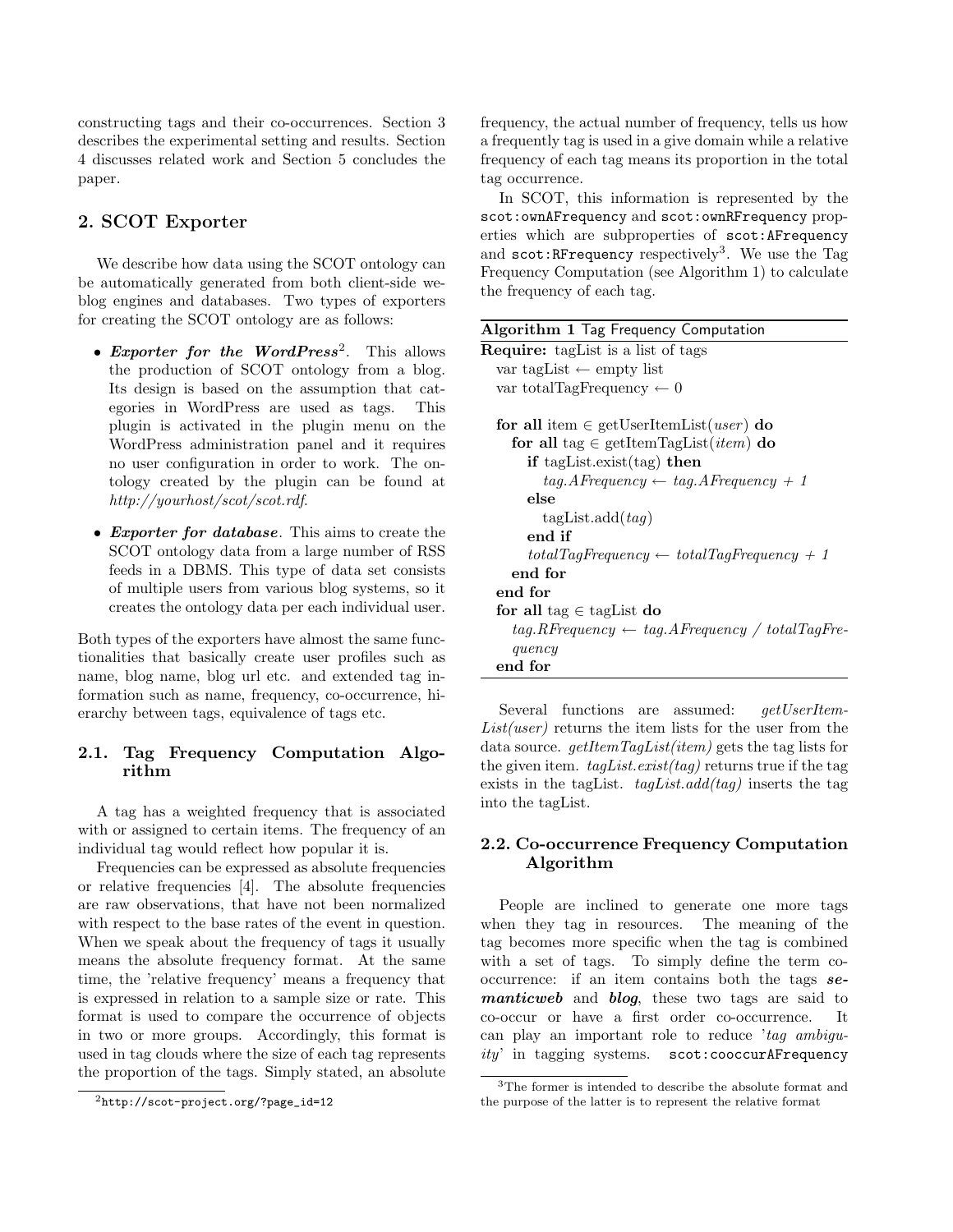and scot:cooccurRFrequency properties describe cooccurrence as an absolute and relative value to the frequency amongst a set of tags. Co-occurrence frequencies will be computed by the Co-occurrence Frequency Computation, as shown in Algorithm 2. Note that  $qetUserItemList(user)$  returns the item

|  | Algorithm 2 Co-occurrence Frequency Computation |  |  |
|--|-------------------------------------------------|--|--|
|--|-------------------------------------------------|--|--|

list for the user from the data source. getItem-TagList(item) gets the tag list for the given item. cooc $curList. exist (itemTagList)$  returns the tag set if there exists a same cooccurring tag set in the *cooccurList*. cooccurList.add(cooccur) inserts the co-occurring tag set into the *cooccurList*.

# 3. Evaluation

#### 3.1. Datasets

Planet Journals is a blog aggregator website that collects country-specific blogs for residents or citizens of a particular country. The Ireland site (planet.journals.ie) has a collection of around 1322 blogs, 119101 posts, and 13688 tags. The data set used here is taken from that website during the two years period between February 2005 and October 2006, and the software that powers the website (Planet PHP) also allows the aggregation of any tags that are used in the various blogs and that are passed through via RSS syndication feeds (e.g. using the dc:subject attribute for an RSS item).

#### 3.2. Evaluation Results

All the tests were run on an Intel T2600 2.16 GHz machine with 2 GB of RAM. The mean number of posts per blog for the data set is 96.6 and the mean number of tags per blog is 29.4. The mean number of frequency of tag usage per blog is 97.4, therefore more than 30% of the tags are overlapping (i.e. 29.4/97.4). Table 1 shows the top five tags. We can see that several tags are associated with the country Ireland (i.e. irishblogs and ireland etc).

| Tag Ranking   | AF    | RF   |
|---------------|-------|------|
| irishblogs    | 2557  | 3.7% |
| general       | 1828  | 2.7% |
| ireland       | 1821  | 2.7% |
| uncategorized | 976   | 1.4% |
| music         | 714   | 1.0% |
|               |       |      |
|               |       |      |
|               | 68785 | 100% |

**Table 1. Top five tags**

The co-occurring tags<sup>4</sup> in Table 2 are created by calculating tags which appeared together using Algorithm 2. We can see that the tags such as irishblogs, ireland, blogs, and irish in Table 1 are frequently used with others. This means that frequently used tags are likely to combine with other tags. In SCOT, only the first order co-occurrence that happened in real world usage without a conditional probability is described. It is not the main of the SCOT to describe a similarity among tags or other types of term relationships as this ontology is intended to reflect the fact that tags happened in a given domain.

The run time performance is a critical issue when creating and maintaining a SCOT data set, due to the complex analysis of word relations and the frequent updates. To generate the SCOT data, we must carry out analyzes such as tag frequencies and co-occurrence relations among tags using the Algorithms 1-2 in order. Figure 1 shows the runtime performance for the given data. The number of tags+cooccurrences on the Y axis is found from the sum of 'total frequency of tags' and 'total frequency of tag sets'. The time required depends on the amount of tags: the mean time for it is 1.1 seconds. Most cases in the data (under 200 tags)

<sup>4</sup>gaeilge is the Irish word for gaelic and podchraoladh is podcasting.